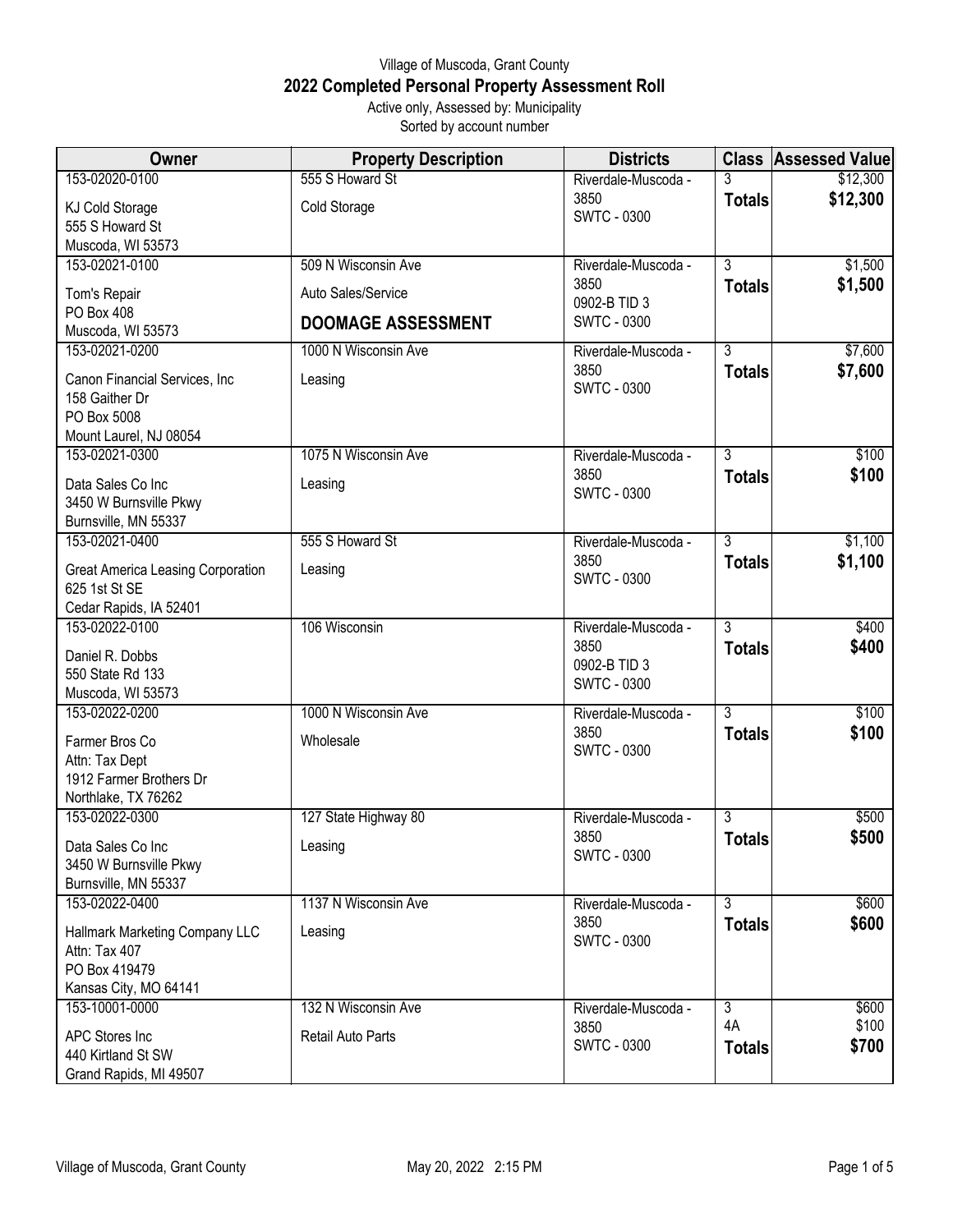| Owner                                      | <b>Property Description</b>     | <b>Districts</b>            |                     | <b>Class Assessed Value</b> |
|--------------------------------------------|---------------------------------|-----------------------------|---------------------|-----------------------------|
| 153-10003-0000                             | 116 S Wisconsin Ave             | Riverdale-Muscoda -         | 3                   | \$19,500                    |
| Benson, Victor N., DC                      | Chiropracticor                  | 3850<br>0902-B TID 3        | <b>Totals</b>       | \$19,500                    |
| Attn: Victor N Benson, DC                  | <b>DOOMAGE ASSESSMENT</b>       | <b>SWTC - 0300</b>          |                     |                             |
| PO Box 505<br>Muscoda, WI 53573-0505       |                                 |                             |                     |                             |
| 153-10005-0000                             | 1000 N Wisconsin Ave            | Riverdale-Muscoda -         | $\overline{3}$      | \$50,800                    |
| GPH Muscoda LLC (5657)                     | <b>Skilled Nursing Facility</b> | 3850                        | <b>Totals</b>       | \$50,800                    |
| PO Box 160488                              |                                 | <b>SWTC - 0300</b>          |                     |                             |
| Altamonte Springs, FL 32716-0488           |                                 |                             |                     |                             |
| 153-10013-0010                             | 102 S Wisconsin Ave             | Riverdale-Muscoda -         | $\overline{3}$      | \$16,800                    |
| C & D Properties Inc                       | C-Store                         | 3850<br>0902-B TID 3        | <b>Totals</b>       | \$16,800                    |
| Attn: Karlene Saunders                     |                                 | <b>SWTC - 0300</b>          |                     |                             |
| 115 Gratiot St<br>Warren, IL 61087         |                                 |                             |                     |                             |
| 153-10014-0000                             | 105 S Wisconsin Ave             | Riverdale-Muscoda -         | 3                   | \$6,200                     |
|                                            |                                 | 3850                        | <b>Totals</b>       | \$6,200                     |
| Lounge 105, LLC<br>Attn: Wendy Roh         | Bar                             | 0902-B TID 3                |                     |                             |
| 18684 County Rd G                          |                                 | <b>SWTC - 0300</b>          |                     |                             |
| Muscoda, WI 53573                          |                                 |                             |                     |                             |
| 153-10014-0040                             | 107 W Nebraska St               | Riverdale-Muscoda -         | $\overline{3}$      | \$6,200                     |
| Clare Bank                                 | <b>Banking Services</b>         | 3850<br><b>SWTC - 0300</b>  | 4A<br><b>Totals</b> | \$600<br>\$6,800            |
| 345 W Pine St                              |                                 |                             |                     |                             |
| Platteville, WI 53818<br>153-10015-0000    | 101 N Wisconsin Ave             | Riverdale-Muscoda -         | $\overline{3}$      | \$14,800                    |
|                                            |                                 | 3850                        | <b>Totals</b>       | \$14,800                    |
| <b>Community First Bank</b><br>PO Box 65   | <b>Banking Services</b>         | <b>SWTC - 0300</b>          |                     |                             |
| Muscoda, WI 53573-0065                     |                                 |                             |                     |                             |
| 153-10017-0000                             | 810 E Nebraska St               | Riverdale-Muscoda -         | $\overline{3}$      | \$400                       |
| Quadient Inc                               | Leasing                         | 3850                        | <b>Totals</b>       | \$400                       |
| Attn: Tax Department                       |                                 | <b>SWTC - 0300</b>          |                     |                             |
| 478 Wheelers Farms Rd                      |                                 |                             |                     |                             |
| Milford, CT 06460                          |                                 |                             |                     |                             |
| 153-10018-0000                             | (scattered)                     | Riverdale-Muscoda -<br>3850 | 4A                  | \$2,200<br>\$2,200          |
| <b>DISH Network LLC</b>                    | Satellite TV                    | <b>SWTC - 0300</b>          | <b>Totals</b>       |                             |
| PO Box 6623<br>Englewood, CO 80155         |                                 |                             |                     |                             |
| 153-10020-0015                             | 112 N Wisconsin Ave             | Riverdale-Muscoda -         | $\overline{3}$      | \$2,500                     |
| <b>Floral Clinic</b>                       | Retail                          | 3850                        | <b>Totals</b>       | \$2,500                     |
| PO Box 325                                 |                                 | 0902-B TID 3                |                     |                             |
| Muscoda, WI 53575-0325                     |                                 | <b>SWTC - 0300</b>          |                     |                             |
| 153-10022-0000                             | 710 N Wisconsin Ave             | Riverdale-Muscoda -         | $\overline{3}$      | \$7,100                     |
| <b>Pratt Funeral Service</b>               | <b>Funeral Services</b>         | 3850<br><b>SWTC - 0300</b>  | 4A<br><b>Totals</b> | \$700<br>\$7,800            |
| Attn: Mark Jelinek                         | <b>DOOMAGE ASSESSMENT</b>       |                             |                     |                             |
| 120 N Park St<br>Richland Center, WI 53581 |                                 |                             |                     |                             |
| 153-10024-0015                             | 229 N Wisconsin Ave             | Riverdale-Muscoda -         | $\overline{3}$      | \$900                       |
| Hairport Beauty Shop                       | Salon                           | 3850                        | <b>Totals</b>       | \$900                       |
| Attn: Donna Walsh                          |                                 | 0902-B TID 3                |                     |                             |
| PO Box 279                                 | <b>DOOMAGE ASSESSMENT</b>       | <b>SWTC - 0300</b>          |                     |                             |
| Muscoda, WI 53573-0279                     |                                 |                             |                     |                             |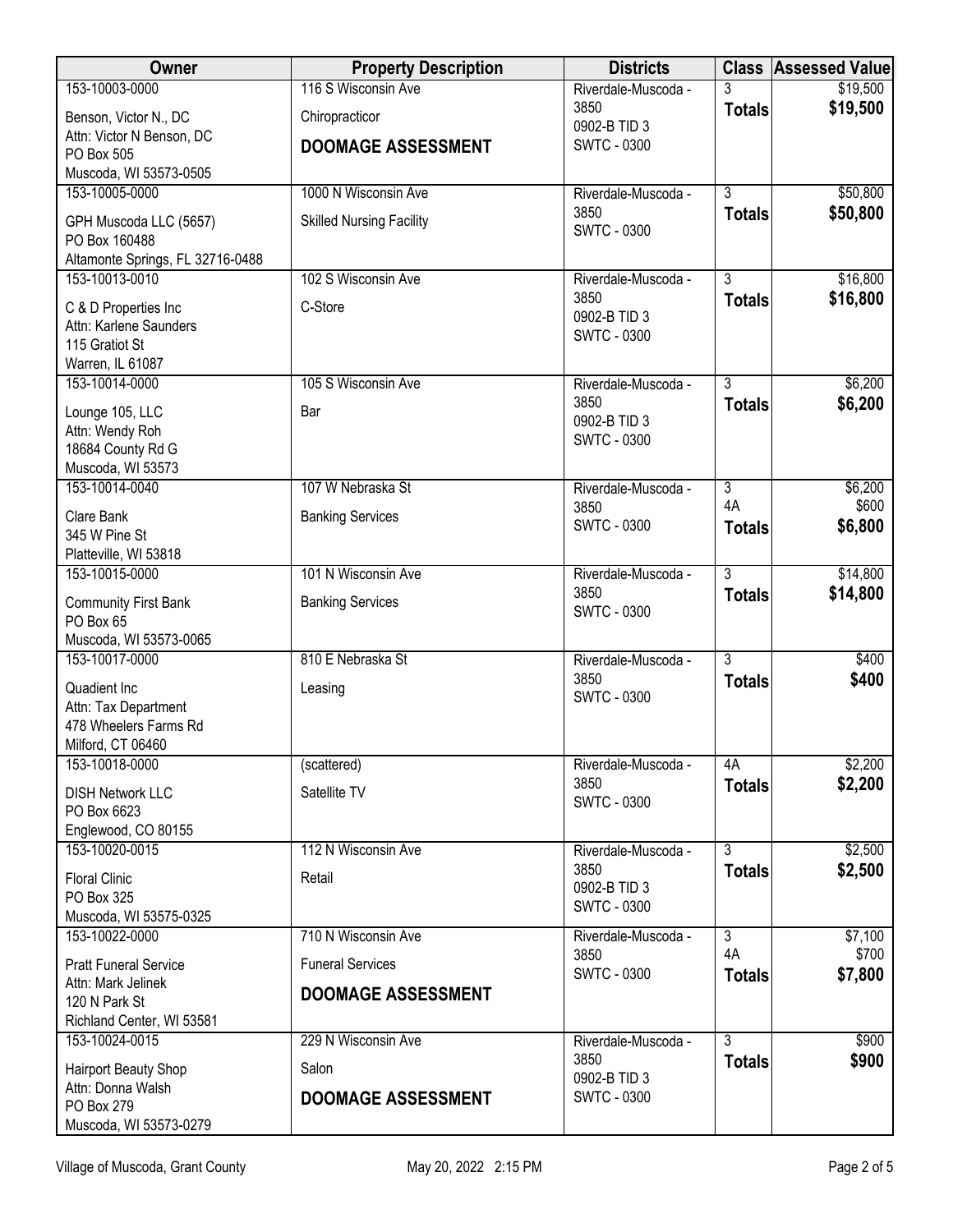| Owner                                          | <b>Property Description</b> | <b>Districts</b>            |                           | <b>Class Assessed Value</b> |
|------------------------------------------------|-----------------------------|-----------------------------|---------------------------|-----------------------------|
| 153-10026-0000                                 | 435 W Walnut St             | Riverdale-Muscoda -         | 3                         | \$6,300                     |
| <b>Marion Real Estate</b>                      | <b>Real Estate Sales</b>    | 3850<br><b>SWTC - 0300</b>  | <b>Totals</b>             | \$6,300                     |
| 435 W Walnut St                                | <b>DOOMAGE ASSESSMENT</b>   |                             |                           |                             |
| Muscoda, WI 53573<br>153-10030-0000            | 132 N Iowa St               | Riverdale-Muscoda -         | $\overline{\overline{3}}$ | \$1,600                     |
|                                                | Restaurant                  | 3850                        | 4A                        | \$1,100                     |
| Vicki's Cozy Cafe LLC<br>PO Box 536            |                             | <b>SWTC - 0300</b>          | <b>Totals</b>             | \$2,700                     |
| Muscoda, WI 53573                              |                             |                             |                           |                             |
| 153-10032-0000                                 | 802 N Wisconsin Ave         | Riverdale-Muscoda -         | $\overline{3}$            | \$5,800                     |
| Toor Enterprises, One Stop LLC                 | Gas/Convenience Store       | 3850<br><b>SWTC - 0300</b>  | <b>Totals</b>             | \$5,800                     |
| d.b.a. Muscoda Shell One Stop                  | <b>DOOMAGE ASSESSMENT</b>   |                             |                           |                             |
| 802 N Wisconsin Ave<br>Muscoda, WI 53573       |                             |                             |                           |                             |
| 153-10033-0000                                 | 1221 N Wisconsin Ave        | Riverdale-Muscoda -         | $\overline{3}$            | \$3,600                     |
| K & B Auto Body                                | <b>Auto Services</b>        | 3850                        | <b>Totals</b>             | \$3,600                     |
| Attn: Brent Stadele                            | <b>DOOMAGE ASSESSMENT</b>   | <b>SWTC - 0300</b>          |                           |                             |
| PO Box 244                                     |                             |                             |                           |                             |
| 1221 N Wisconsin Ave<br>Muscoda, WI 53573-0244 |                             |                             |                           |                             |
| 153-10040-0000                                 | (scattered)                 | Riverdale-Muscoda -         | $\overline{3}$            | \$1,600                     |
| DirecTV, LLC                                   | Satellite TV                | 3850                        | <b>Totals</b>             | \$1,600                     |
| PO Box 2789                                    |                             | <b>SWTC - 0300</b>          |                           |                             |
| Addison, TX 75001                              |                             |                             |                           |                             |
| 153-10042-0010                                 | 410 W Maple St              | Riverdale-Muscoda -         | $\overline{3}$            | \$100                       |
| McGuire & McGuire                              | Rental                      | 3850<br><b>SWTC - 0300</b>  | <b>Totals</b>             | \$100                       |
| Attn: Donald McGuire                           |                             |                             |                           |                             |
| 314 Grand St<br>Highland, WI 53543             |                             |                             |                           |                             |
| 153-10043-0000                                 | 704 Wisconsin Ave           | Riverdale-Muscoda -         | 4A                        | \$1,100                     |
| Pipeline Properties LLC                        | Car Wash                    | 3850                        | <b>Totals</b>             | \$1,100                     |
| 1280 16th St                                   | <b>DOOMAGE ASSESSMENT</b>   | <b>SWTC - 0300</b>          |                           |                             |
| Fennimore, WI 53809                            |                             |                             |                           |                             |
| 153-10045-0000                                 | 118 N Wisconsin Ave         | Riverdale-Muscoda -<br>3850 | $\overline{3}$            | \$100<br>\$100              |
| Grimm, Kathleen R                              | Coffee/Consignments         | 0902-B TID 3                | <b>Totals</b>             |                             |
| Attn: Kathleen R Grimm<br>1125 Cty Rd Q        |                             | <b>SWTC - 0300</b>          |                           |                             |
| Muscoda, WI 53573                              |                             |                             |                           |                             |
| 153-10046-0000                                 | 115 W Nebraska St           | Riverdale-Muscoda -         | 4B                        | \$200                       |
| Walsh's Ace Hardware                           | <b>BOLL</b>                 | 3850                        | <b>Totals</b>             | \$200                       |
| Attn: Tim Or Chad Walsh                        |                             | <b>SWTC - 0300</b>          |                           |                             |
| PO Box 79                                      |                             |                             |                           |                             |
| Muscoda, WI 53573-0079<br>153-10050-0000       |                             | Riverdale-Muscoda -         | 4A                        | \$1,900                     |
|                                                |                             | 3850                        | <b>Totals</b>             | \$1,900                     |
| Nelson, Tom<br>PO Box 51                       | <b>Metal Machining</b>      | <b>SWTC - 0300</b>          |                           |                             |
| Muscoda, WI 53573-0051                         | <b>DOOMAGE ASSESSMENT</b>   |                             |                           |                             |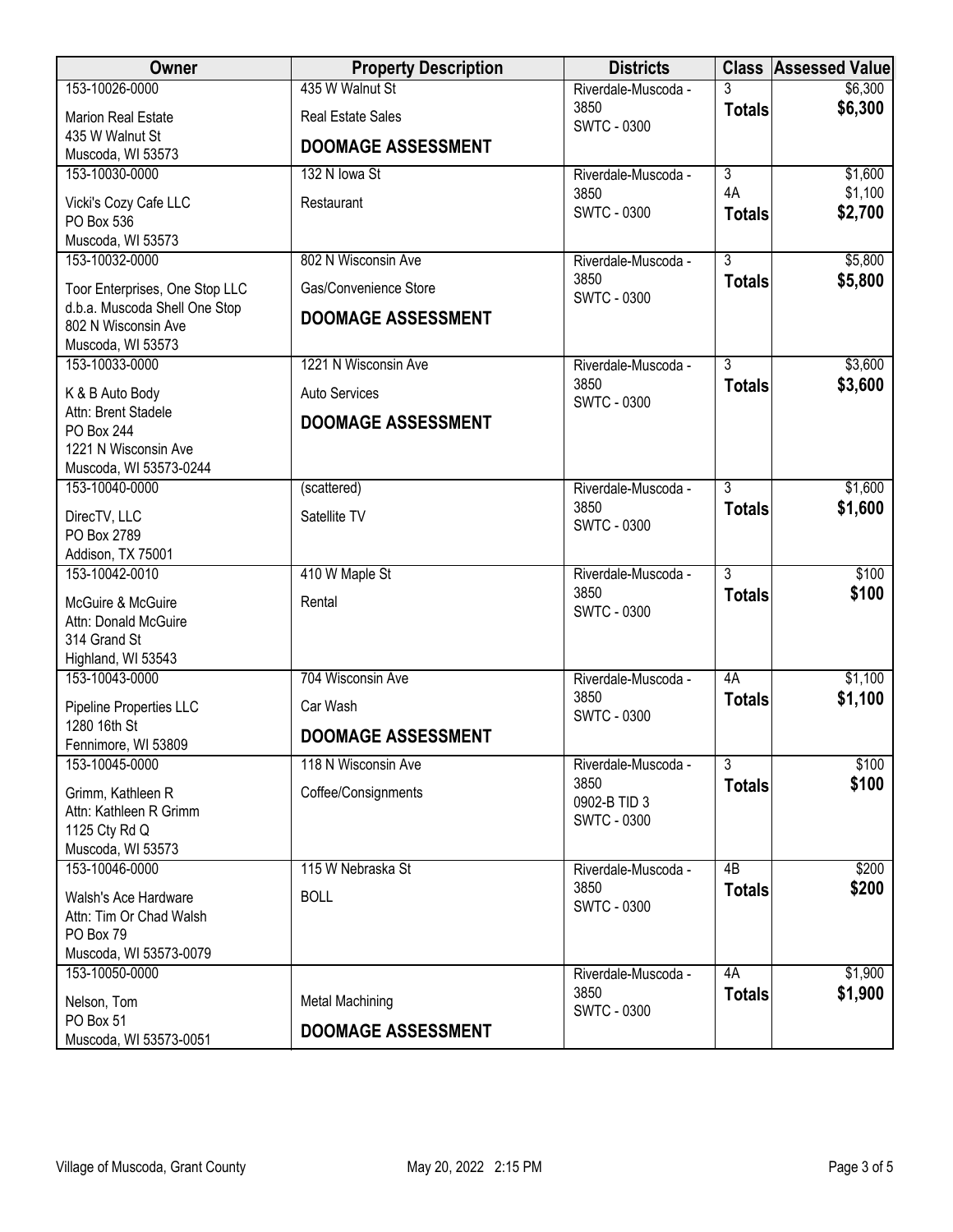| Owner                                     | <b>Property Description</b> | <b>Districts</b>           |                 | <b>Class Assessed Value</b> |
|-------------------------------------------|-----------------------------|----------------------------|-----------------|-----------------------------|
| 153-10051-0000                            | 580 S Howard St             | Riverdale-Muscoda -        |                 | \$400                       |
| Nuts & Bolts Truck, Trailer & Auto Repair | Auto Services               | 3850<br><b>SWTC - 0300</b> | <b>Totals</b>   | \$400                       |
| <b>LLC</b><br>Auto Repair, LLC            | <b>DOOMAGE ASSESSMENT</b>   |                            |                 |                             |
| PO Box 567                                |                             |                            |                 |                             |
| Muscoda, WI 53573                         |                             |                            |                 |                             |
| 153-10051-0010                            | 122 W Nebraska St           | Riverdale-Muscoda -        | $\overline{3}$  | \$3,800                     |
|                                           |                             | 3850                       | <b>Totals</b>   | \$3,800                     |
| Bender's Food                             | Grocery                     | <b>SWTC - 0300</b>         |                 |                             |
| 122 W Nebraska St                         |                             |                            |                 |                             |
| Muscoda, WI 53573<br>153-10055-0000       | 222 S Wisconsin Ave         | Riverdale-Muscoda -        | $\overline{3}$  | \$1,200                     |
|                                           |                             | 3850                       | 4A              | \$100                       |
| Riverdale AG Service Inc                  | Farm Supplier               | <b>SWTC - 0300</b>         | 4B              | \$37,300                    |
| Attn: David Wiederholt                    |                             |                            | <b>Totals</b>   | \$38,600                    |
| PO Box 327                                |                             |                            |                 |                             |
| Muscoda, WI 53573-0327                    |                             |                            |                 |                             |
| 153-10057-0020                            | 336 N 3rd St                | Riverdale-Muscoda -        | $\overline{AB}$ | \$2,000                     |
| Silvers II, Richard                       | <b>BOLL</b>                 | 3850<br><b>SWTC - 0300</b> | <b>Totals</b>   | \$2,000                     |
| Attn: Richard Silvers II                  |                             |                            |                 |                             |
| 403 N 5th St                              |                             |                            |                 |                             |
| Muscoda, WI 53573-9281                    |                             |                            |                 |                             |
| 153-10058-0010                            | 203 Wisconsin Ave           | Riverdale-Muscoda -        | $\overline{3}$  | \$9,000                     |
| Wolfy's Irish Inn                         | Bar/Restaurant              | 3850                       | <b>Totals</b>   | \$9,000                     |
| Attn: Jody Wolfgram                       |                             | <b>SWTC - 0300</b>         |                 |                             |
| PO Box 105                                | <b>DOOMAGE ASSESSMENT</b>   |                            |                 |                             |
| Muscoda, WI 53573-0105                    |                             |                            |                 |                             |
| 153-10071-0000                            | 633 N Wisconsin Ave         | Riverdale-Muscoda -        | $\overline{3}$  | \$1,900                     |
| Top Notch Hair Design                     | Salon                       | 3850                       | 4A              | \$3,000                     |
| Attn: Lisa L Hach                         |                             | <b>SWTC - 0300</b>         | <b>Totals</b>   | \$4,900                     |
| PO Box 477                                | <b>DOOMAGE ASSESSMENT</b>   |                            |                 |                             |
| Muscoda, WI 53573-0477                    |                             |                            |                 |                             |
| 153-10072-0000                            | 116 W Front St              | Riverdale-Muscoda -        | $\overline{3}$  | \$28,600                    |
| Parnel J.Walsh, Inc.                      | Sales & Service             | 3850                       | 4A              | \$100                       |
| d.b.a. Walsh's Ace Hardware               |                             | <b>SWTC - 0300</b>         | <b>Totals</b>   | \$28,700                    |
| 1525 Bohmann Dr                           |                             |                            |                 |                             |
| Richland Center, WI 53581                 |                             |                            |                 |                             |
| 153-10076-0000                            | 105 N Wisconsin Ave         | Riverdale-Muscoda -        | $\overline{3}$  | \$500                       |
| Wilkinson Auction & Realty Co             | Auction                     | 3850                       | 4A              | \$1,100                     |
| Attn: Perry Wilkinson                     |                             | <b>SWTC - 0300</b>         | <b>Totals</b>   | \$1,600                     |
| PO Box 128                                |                             |                            |                 |                             |
| Muscoda, WI 53573-0128                    |                             |                            |                 |                             |
| 153-10102-0000                            | 111 N Wisconsin Ave         | Riverdale-Muscoda -        | $\overline{3}$  | \$100                       |
| Behrens, Daniel                           | Bar/Restaurant              | 3850                       | 4A              | \$3,100                     |
| d.b.a. Sportsmen's Lounge & Supper        |                             | <b>SWTC - 0300</b>         | <b>Totals</b>   | \$3,200                     |
| Club                                      | <b>DOOMAGE ASSESSMENT</b>   |                            |                 |                             |
| PO Box 670                                |                             |                            |                 |                             |
| 111 N Wisconsin Ave                       |                             |                            |                 |                             |
| Muscoda, WI 53573-0670                    |                             |                            |                 |                             |
| 153-10110-0000                            | 1000 N Wisconsin Ave        | Riverdale-Muscoda -        | $\overline{3}$  | \$12,300                    |
| Alixa Rx, LLC (Location 00966)            | Pharmacutical supplier      | 3850                       | <b>Totals</b>   | \$12,300                    |
| 6400 Pine Crest Dr Ste 200                |                             | <b>SWTC - 0300</b>         |                 |                             |
| Plano, TX 75024                           |                             |                            |                 |                             |